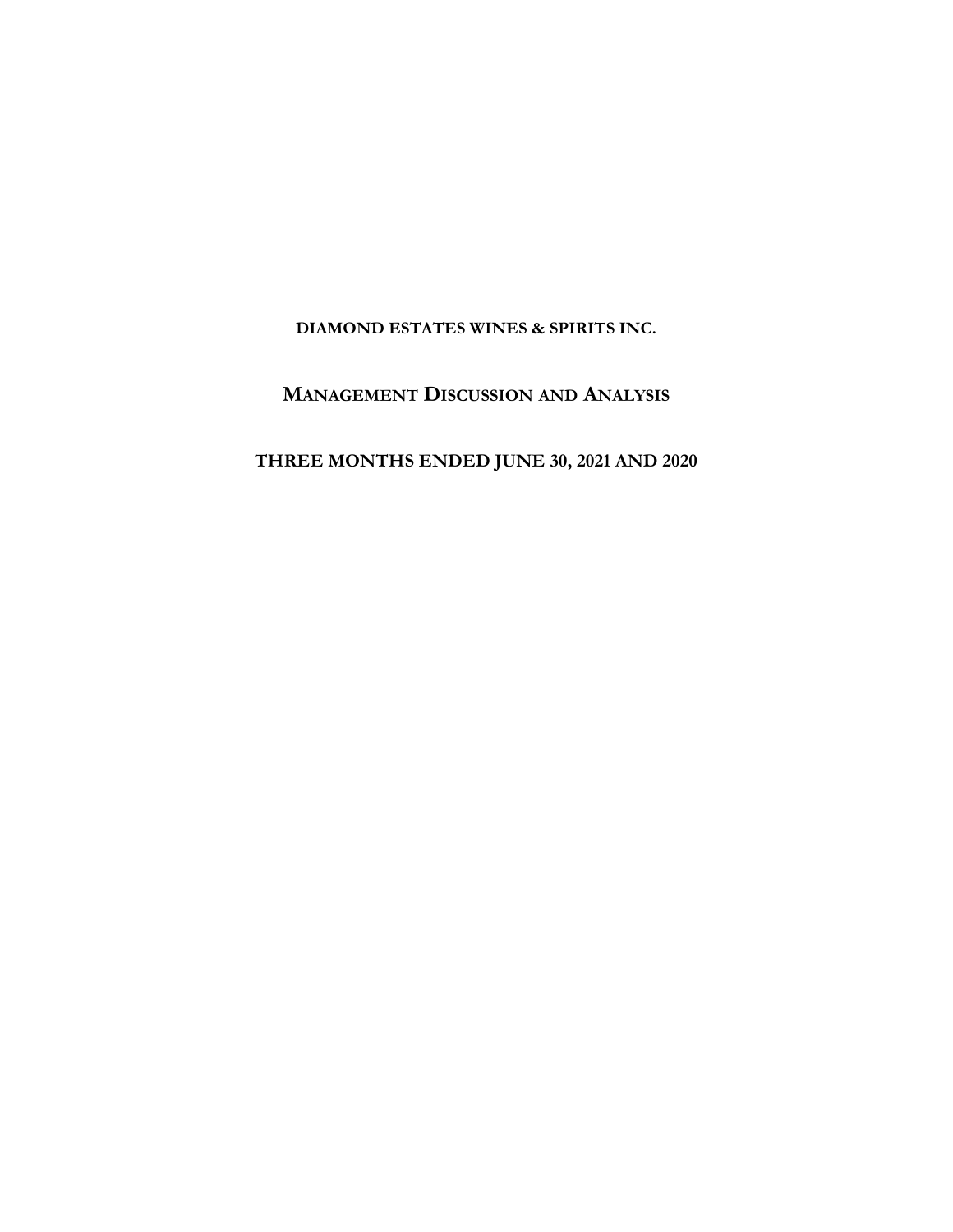The following management discussion and analysis ("MD&A") of Diamond Estates Wines & Spirits Inc. ("Diamond" or "the Company") provides a review of corporate developments, results of operations and financial position for the three months ended June 30, 2021 ("Q1 2022") compared with the corresponding period ended June 30, 2020 ("Q1 2021"). This discussion is prepared as of August 26, 2021 and should be read in conjunction with the (i) unaudited interim condensed financial statements and accompanying notes of Diamond for Q1 2022 and Q1 2021, and (ii) both the audited consolidated financial statements and MD&A for the fiscal years ended March 31, 2021 and 2020 (herein referred to as "FY2021" and "FY2020" respectively). Additional information regarding Diamond is available on Diamond's SEDAR profile at www.sedar.com. The results reported in this MD&A have been prepared in accordance with International Financial Reporting Standards ("IFRS") and are presented in Canadian dollars (unless otherwise indicated) which is the Company's functional currency.

### **FORWARD-LOOKING STATEMENTS**

This MD&A contains forward-looking statements. Forward-looking statements can often be identified by the use of words such as "plans", "expects" or "does not expect", "is expected", "estimates", "intends", "anticipates" or "does not anticipate", or "believes", or variations of such words and phrases or state that certain actions, events or results "may", "could", "would", "might" or "will" be taken, occur or be achieved. Forward-looking statements involve known and unknown risks, uncertainties and other factors which may cause the actual results, performance or achievements of the Company to be materially different from any future results, performance or achievements expressed or implied by the forward-looking statements. Actual results and developments are likely to differ, and may differ materially, from those expressed or implied by the forward-looking statements contained in this MD&A. Such forward-looking statements are based on a number of assumptions which may prove to be incorrect, including, but not limited to, the ability of the Company to obtain necessary financing, the economy generally, the COVID-19 pandemic, conditions in the target market of the Company, consumer interest in the services and products of the Company, competition and anticipated and unanticipated costs. Such statements could also be materially affected by environmental regulation, liquor regulation, taxation policies, competition, the lack of available and qualified personnel or management, stock market volatility and the ability to access sufficient capital from internal or external sources. Actual results, performance or achievement could differ materially from those expressed herein. While the Company anticipates that subsequent events and developments may cause its views to change, the Company specifically disclaims any obligation to update these forward-looking statements, except as required by applicable law. These forward-looking statements should not be relied upon as representing the Company's views as of any date subsequent to the date of this MD&A. Although the Company has attempted to identify important factors that could cause actual actions, events or results to differ materially from those described in forward-looking statements, there may be other factors that cause actions, events or results not to be as anticipated, estimated or intended. Readers should not place undue reliance on forward-looking statements. The factors identified above are not intended to represent a complete list of the factors that could affect the Company.

Detailed information on risks and uncertainties is provided in the "Uncertainties and Principal Risk Factors" section of the annual MD&A for the year ended March 31, 2021.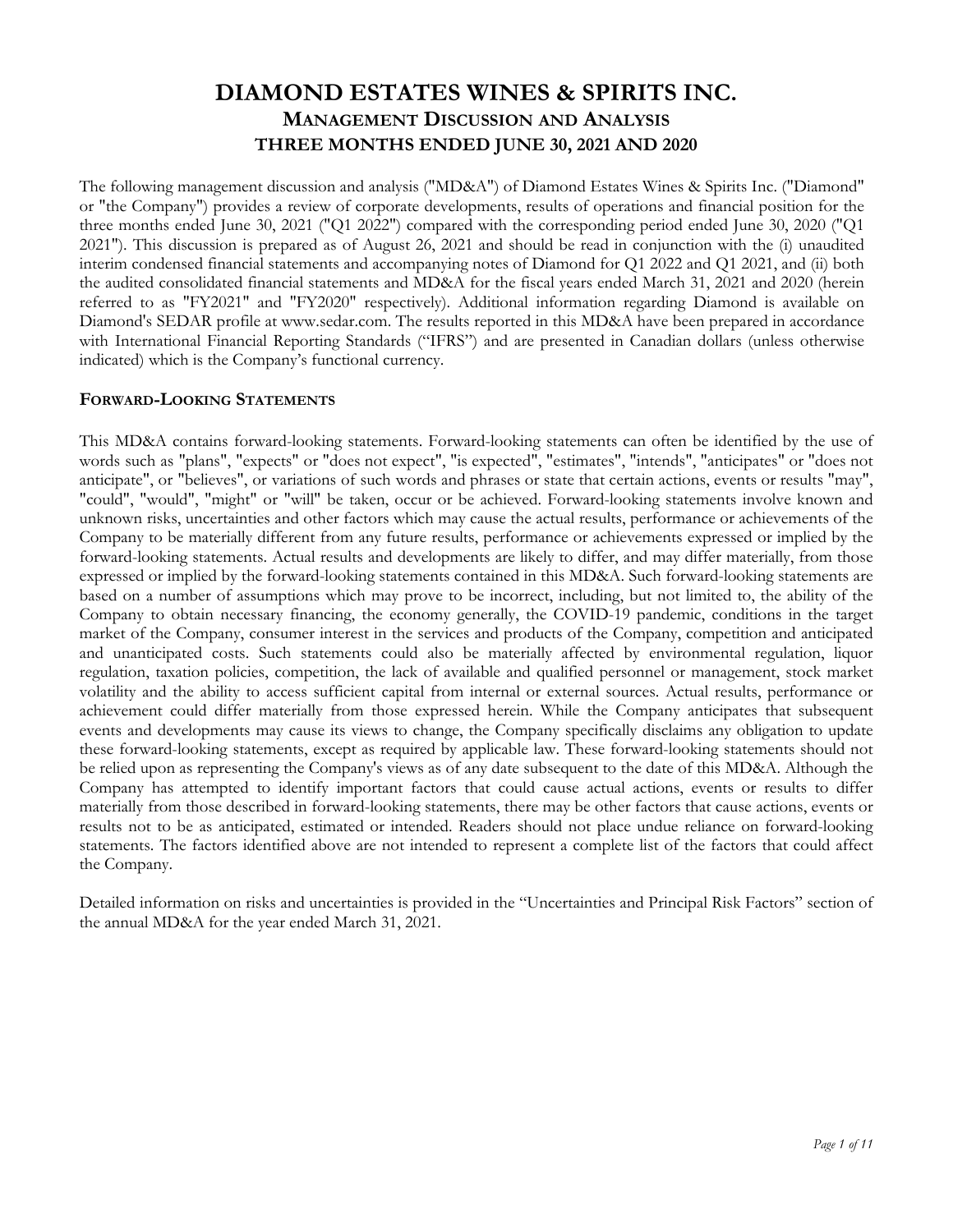### **COMPANY OVERVIEW**

Diamond Estates Wines and Spirits Inc. is a producer of high-quality wines and a sales agent for over 120 beverage alcohol brands across Canada. The Company operates two wineries, one in Ontario and one in British Columbia, that produce predominantly VQA wines under such well-known brand names as 20 Bees, EastDell, Lakeview Cellars, Dan Aykroyd, Fresh, McMichael Collection, Seasons, Serenity, and Backyard Vineyards.

Through its commercial division, Trajectory Beverage Partners ("TBP"), the Company is the sales agent for many leading international brands in all regions of the country as well as being a distributor in the western provinces. These recognizable brands include Josh wines from California, Fat Bastard and Andre Lurton wines from France, Kaiken wines from Argentina, Blue Nun wines from Germany, Francois Lurton wines from France and Argentina, Felix Solis wines from Spain, Waterloo Brewing from Canada, Landshark Lager from the USA, Marston's beers from England, Edinburgh Gin from Scotland, Tamdhu, Glengoyne and Smokehead single-malt Scotch whiskies, Barcelo Rum from the Dominican Republic, C.K. Mondavi & Family wines including Charles Krug from Napa, Bols Vodka from Amsterdam, Koyle Family Wines from Chile, Pearse Lyons whiskies and gins from Ireland, Niagara Craft Distillers' beverages from Ontario, Fontana di Papa wines from Italy.

The Company's mission is to build lasting, mutually beneficial relationships with channel partners, growers, suppliers and employees. To meet this goal, the Company is undertaking significant investments in winemaking, brand marketing, sales programming, performance management and back-office infrastructure, including information systems which will support growth in an efficient, profitable manner. Based on its analysis of the market, the Company believes that the growth prospects for the domestic and import beverage alcohol markets in Canada are positive. The Company continues to be a participant in the export market and has been successfully expanding its focus beyond China. Canadian wines and particularly Icewine enjoy a premium product positioning with international consumers.

The Company is committed to achieving its sales objectives through its distribution network, which is focused on the provincial liquor boards, licensed restaurants and bars, grocery chains, Diamond's two retail locations, and export channels. This distribution network is supported by enhanced sales, marketing and promotional programs.

### **RECENT EVENTS AND Q1 2022 HIGHLIGHTS**

- Revenue for Q1 2022 of \$7.4 million, an increase of \$1.5 million from Q1 2021 revenue of \$5.9 million, due to the partial removal of government-imposed restrictions under COVID-19;
- Gross margin for Q1 2022 was \$3.1 million, an increase of \$0.4 million from \$2.7 million in Q1 2021, while gross margin as a percentage of revenue was 41.9% for Q1 2022 compared to 45.6% in Q1 2021, mostly due to consumer shifts to lower priced, lower margin brands;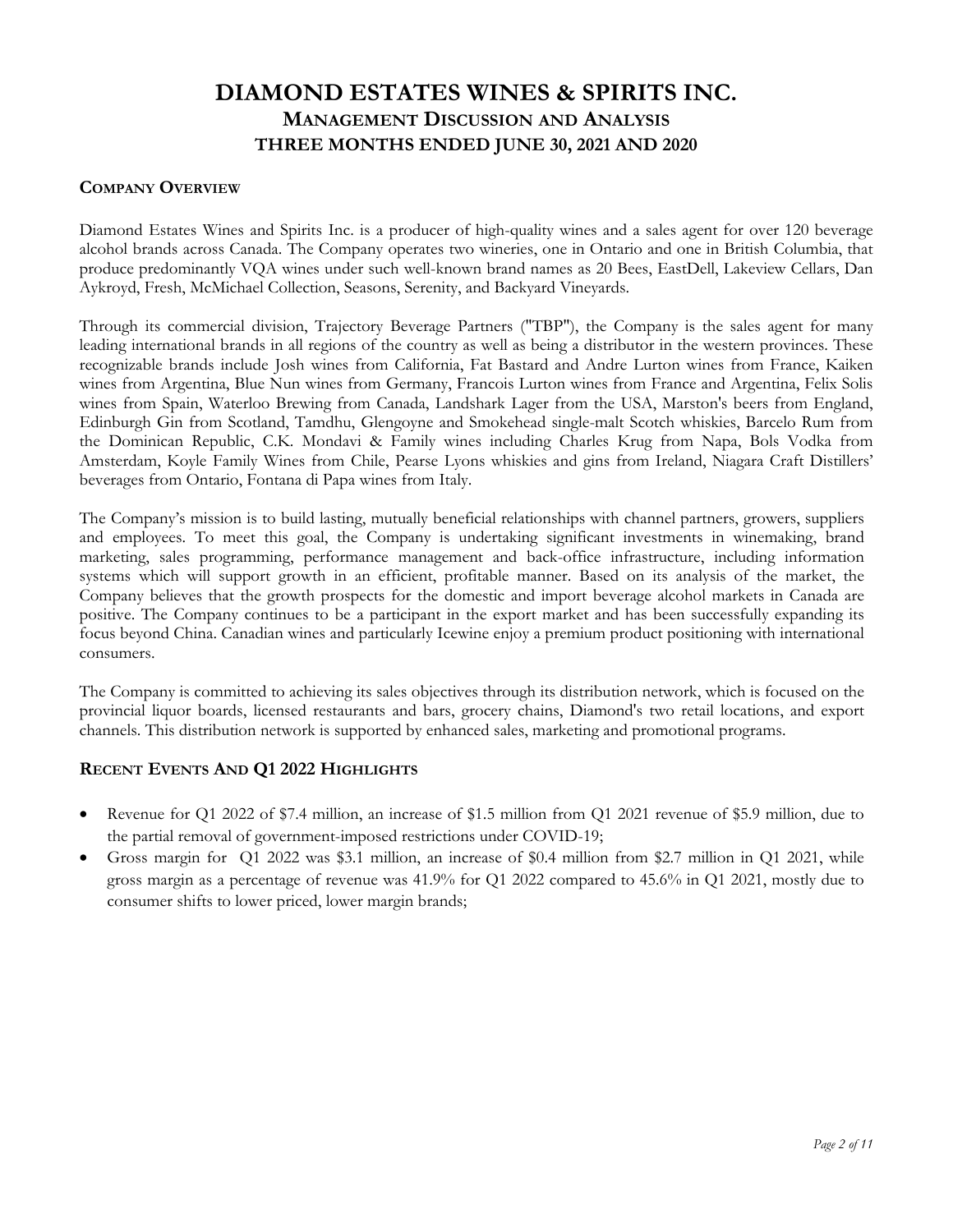- EBITDA was \$0.4 million in Q1 2022, consistent with \$0.4 million in Q1 2021, as the increase in gross margin was offset by an increase in employee compensation of \$0.4 million.
- On August 5, 2021, the Company announced that it is finalizing, contingent upon an expected private placement equity financing of \$8.5 million, definitive purchase agreements to acquire (i) all of the issued and outstanding securities of Equity Wine Group Inc., and (ii) the Shiny Apple craft cider brand from Stonechurch Vineyards and Winery Holdings. The anticipated purchase consideration for the Equity Wine Group is \$1.5 million cash and \$5.5 million in DWS shares and the assumption of \$4.1 million in additional term and LOC debt. The purchase consideration for the Shiny Apple Cider brand is \$2.5 million cash. Total purchase consideration for the two acquisitions is anticipated to be approximately \$14.1 million;
- On June 30, 2021, despite strong sales efforts and the Company achieving sales targets of 22.5% compared to plan, Heineken International beer terminated its agreement with TBP for the representation of Tiger from Singapore, Red Stripe and Dragon Stout from Jamaica and Gosser and Kaiser from Austria.
- On June 10, 2021, the Company completed a non-brokered private placement of \$1.83 million of 10.0% unsecured convertible debentures of the Company with certain insiders of the Company;
- On October 26, 2020, the Company entered into an Amended and Restated Credit Agreement ("ARCA") (to replace the original BMO credit agreement dated September 29, 2017). The ARCA was amended on March 26, 2021 (the "First Amendment to the ARCA") and further amended on June 29, 2021 (the Second Amendment to the ARCA") with the maturity date extended to October 1, 2022;
- During the period from March 17, 2020 to June 30, 2021, the impact of the COVID-19 pandemic continued to shift consumer purchase behaviour from on-premise/out-of-home to in-home consumption. As the COVID-19 safety measures decline in the upcoming quarter, Diamond expects sales volume to shift back towards traditional retail and on-premise channels and away from on-line, direct delivery and curbside retail (*see discussion under "Strategic Outlook and Direction" section below*);
- As the global impact of the COVID-19 begins to wane, Diamond expects export shipments to rebound as international distributors begin to re-open sales and distribution channels in current and new jurisdictions returning to pre-pandemic sales volumes; and
- On July 27, 2020, it was announced that the Government of Canada has agreed to repeal the federal excise duty exemption (the "Exemption") of 100% Canadian wine by June 30, 2022. This agreement was reached following a World Trade Organization challenge put forward by Australia. The Federal Finance Minister announced a replacement program to support domestic producers in the Federal budget presented to Parliament on April 19, 2021. Budget 2021 provides a winery support program valued at \$101 million for fiscal 2022-23 and 2023-24, to be developed and administered by Agriculture and Agri-Food Canada (AAFC). Details of the program have not been finalized, but it is anticipated that the program will provide sufficient support to fully replace the federal excise tax exemption.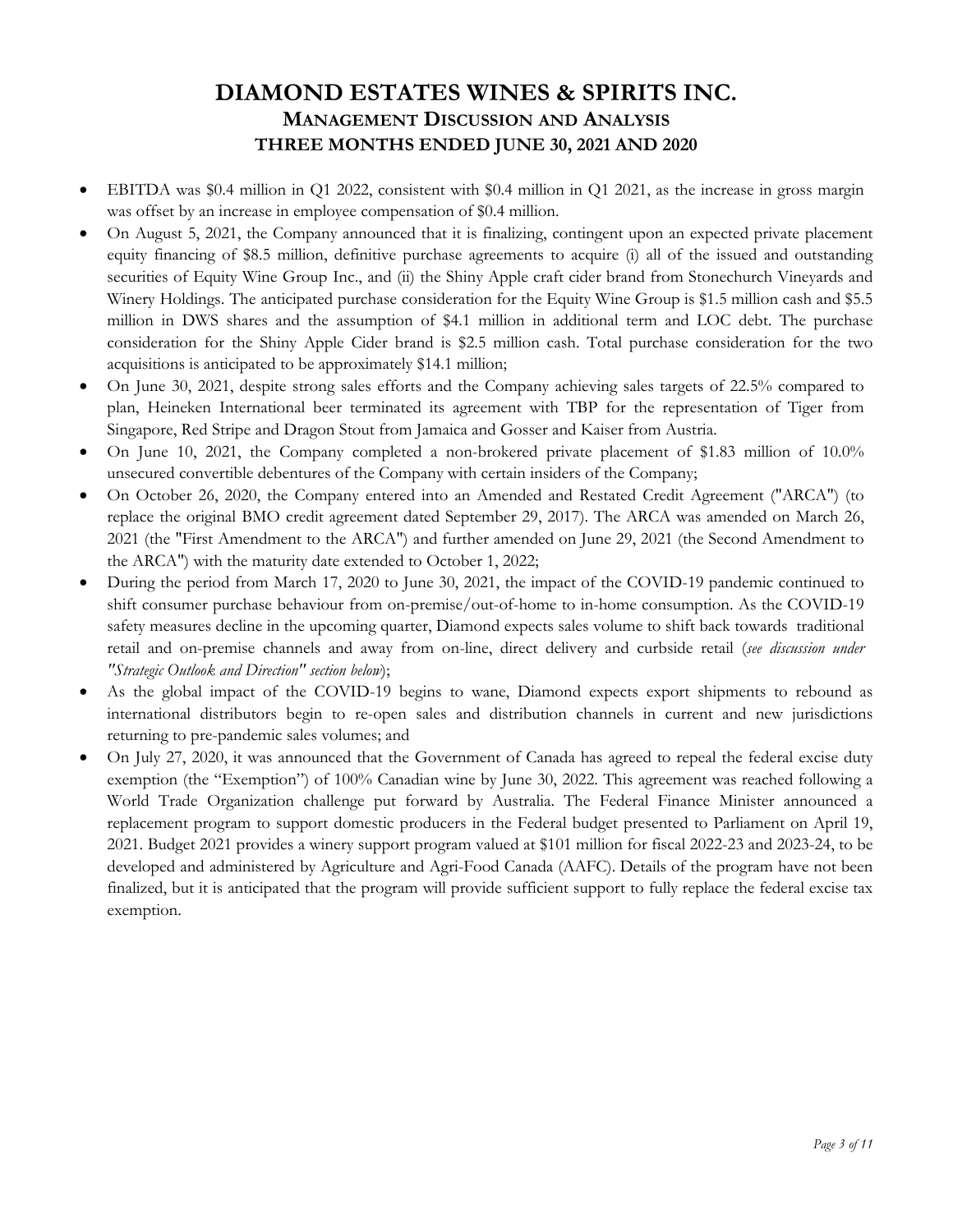## **QUARTERLY PERFORMANCE (UNAUDITED)**

The following table highlights certain key quarterly financial highlights. Commentary on the selected highlights is included under "Results of Operations" and "Liquidity and Capital Resources".

| <b>Jun-2021</b><br>Q1 2022<br>J | <b>Mar-2021</b><br>Q4 2021<br>э | Dec-2020<br>Q3 2021<br>S | Sep-2020<br>Q <sub>2</sub> 2021 | <b>Jun-2020</b><br>O <sub>1</sub> 2021 | <b>Mar-2020</b><br>Q4 2020 | Dec-2019<br>Q3 2020<br>S | Sep-2019<br>Q2 2020 |
|---------------------------------|---------------------------------|--------------------------|---------------------------------|----------------------------------------|----------------------------|--------------------------|---------------------|
|                                 |                                 |                          |                                 |                                        |                            |                          |                     |
| 20,410,991                      | 20,401,475                      | 20,351,192               | 17,601,504                      | 18,365,074                             | (993, 456)                 | 18,119,252               | 14,326,686          |
|                                 |                                 |                          |                                 |                                        |                            |                          |                     |
| 26,943,179                      | 26,897,902                      | 25,606,250               | 22,482,868                      | 22,851,385                             | 22,284,817                 | 21,520,150               | 19,266,726          |
|                                 |                                 |                          |                                 |                                        |                            |                          |                     |
| 17,999,442                      | 18, 187, 297                    | 19,443,352               | 19,781,906                      | 20,102,264                             | 20,445,742                 | 21,946,546               | 20,743,733          |
|                                 |                                 |                          |                                 |                                        |                            |                          |                     |
| 7,375,438                       | 5,363,358                       | 6,964,106                | 7,281,811                       | 5,941,239                              | 5,386,592                  | 6,901,517                | 7,214,799           |
| 3,087,809                       | 1,732,970                       | 2,909,327                | 3,179,247                       | 2,709,599                              | 2,039,190                  | 2,999,783                | 3,771,820           |
| 407,304                         | (477,770)                       | 211,415                  | 754,903                         | 358,731                                | (748, 041)                 | (338, 409)               | 215,055             |
| 407,304                         | (575, 963)                      | 322,367                  | 776,934                         | 506,712                                | (422, 375)                 | (257, 037)               | 296,427             |
| (354, 092)                      | (1,411,045)                     | (482, 832)               | (379, 016)                      | (362, 320)                             | (1,583,226)                | (1,314,052)              | (476, 321)          |
| (0.002)                         | (0.002)                         | (0.002)                  | (0.002)                         | (0.002)                                | (0.008)                    | (0.008)                  | (0.003)             |
|                                 |                                 |                          |                                 |                                        |                            |                          |                     |

*See definition of selected terms under the heading "Non-IFRS Financial Measures"* 

### **RESULTS OF OPERATIONS**

|                                              | Q1 2022               | Q1 2021    |
|----------------------------------------------|-----------------------|------------|
| Revenue                                      | \$<br>7,375,438 \$    | 5,941,239  |
| Cost of sales                                | 4,287,629             | 3,231,640  |
| Gross margin                                 | 3,087,809             | 2,709,599  |
| Gross margin (% of revenue)                  | 41.9%                 | 45.6%      |
| Selling, general and administration expenses | 2,680,505             | 2,350,868  |
| SG&A expenses (% of revenue)                 | 36.3%                 | 39.6%      |
| <b>EBITDA</b>                                | 407,304               | 358,731    |
| Interest                                     | 263,753               | 210,230    |
| Depreciation and amortization                | 338,865               | 415,986    |
| Financing costs                              | 30,047                | 75,994     |
| Loss from operations                         | (225, 361)            | (343, 479) |
| Share based compensation                     | 166,237               | 18,841     |
| Unrealized gain on embedded derivative       | (18, 534)             |            |
| (Gain) loss on disposition of capital assets | (18,972)              |            |
| Net loss and comprehensive loss              | \$<br>$(354, 092)$ \$ | (362, 320) |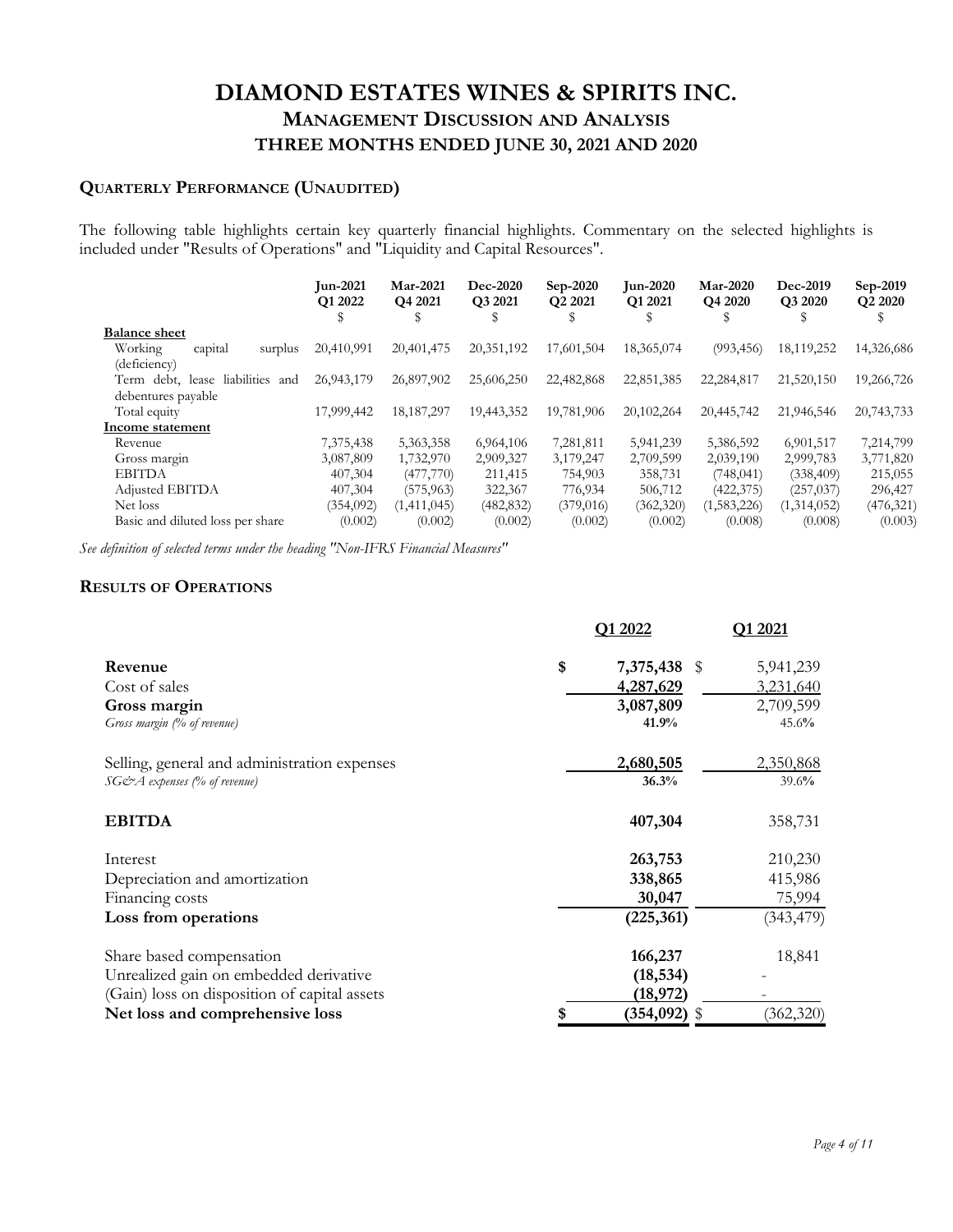Revenue for Q1 2022 was \$7.4 million, an increase of \$1.5 million from \$5.9 million in Q1 2021. Winery revenue for Q1 2022 was \$3.3 million, an increase of 26.9% or \$0.7 million from \$2.6 million in Q1 2021, specifically related to increased operations of most private retail and on-premise accounts nationally as a result of partial removal of government-imposed restrictions from COVID-19. Agency revenue for Q1 2022 was \$4.1 million, an increase of 22.0% or \$0.8 million from \$3.3 million in Q1 2021, due to continued strength in Western Canada and Ontario of represented brands.

The Company defines gross margin as gross profit excluding depreciation. Gross margin for Q1 2022 was \$3.1 million, an increase of \$0.4 million from \$2.7 million in Q1 2021, while gross margin as a percentage of revenue was 41.9% for Q1 2022 compared to 45.6% in Q1 2021. The gross margin of the winery business increased by \$0.3 million, due to the increase in sales. For the agency business, the gross margin increased by \$0.1 million. Overall, there has continued to be a shift in the sales mix to higher volume, lower priced and lower margin brands as consumers curb spending during the pandemic and look to less costly brand alternatives.

Total SG&A expenses for Q1 2022 were \$2.7 million, an increase of \$0.3 million, or 12.5%, from \$2.4 million in Q1 2021. The change is mostly attributable to an increase in employee compensation, which resulted from a period-overperiod reduction in the federal government's CEWS program benefit and more employees working full-time hours in Q1 2022 relative to staffing levels maintained in Q1 2021 during the initial COVID-19 lockdowns. During Q1 2022, share based compensation increased by approximately \$0.2 million but was offset by an equivalent decline in general and administrative expenses.

Interest expense for Q1 2022 of \$0.3 million was up compared to \$0.2 million in Q1 2021 as a result of interest on the new BCAP loan and an increase in operating line utilization.

Depreciation and amortization expense for Q1 2022 was \$0.3 million, a decrease of \$0.1 million from \$0.4 million in Q1 2021. The decrease is mainly attributable to the reduction in depreciation expense included in cost of sales.

Loss from operations for Q1 2022 was \$0.2 million compared to \$0.3 million in Q1 2021 with the improvement largely attributable to the increase in gross margin of \$0.4 million. partially offset by the increase in SG&A expenses of \$0.3 million noted above.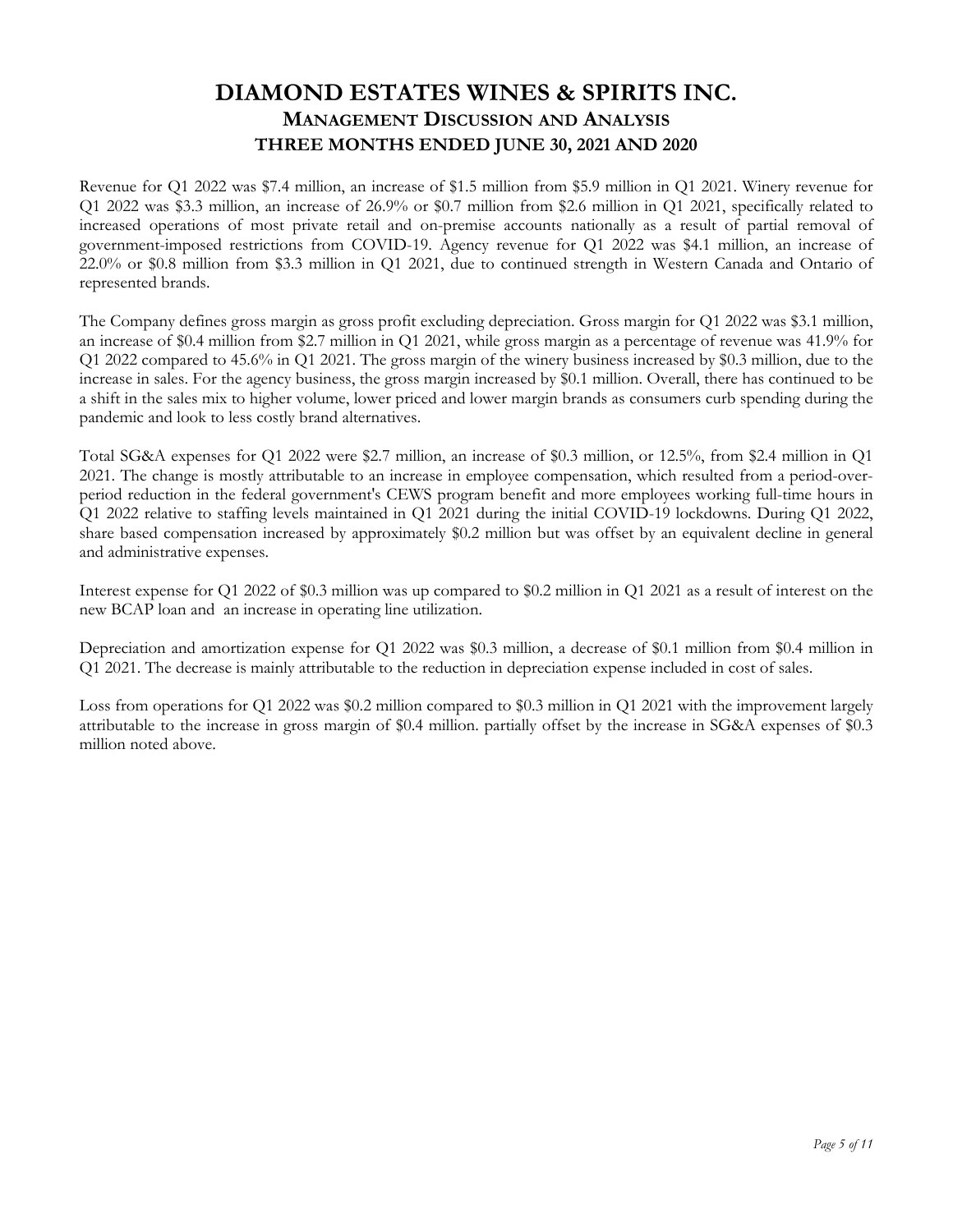### **LIQUIDITY AND CAPITAL RESOURCES**

|                                                             | June 30, 2021 |               | March 31, 2021 |              |
|-------------------------------------------------------------|---------------|---------------|----------------|--------------|
| Accounts receivable                                         | \$            | 3,308,082 \$  |                | 2,684,546    |
| Inventory                                                   |               | 22,651,653    |                | 23,418,282   |
| Prepaid expenses                                            |               | 457,307       |                | 254,101      |
| Biological assets                                           |               | 15,173        |                |              |
| Total current assets                                        |               | 26,432,215    |                | 26,356,929   |
| Property, plant and equipment                               |               | 17,579,279    |                | 17,697,058   |
| Right of use assets                                         |               | 3,113,911     |                | 3,180,600    |
| Intangible assets                                           |               | 2,554,518     |                | 2,585,404    |
| Total assets                                                |               | 49,679,923 \$ |                | 49,819,991   |
| Accounts payable and accrued liabilities and other          | \$            | 4,614,768 \$  |                | 4,734,792    |
| Current portion of term loans payable and lease liabilities |               | 1,406,456     |                | 1,220,662    |
| Total current liabilities                                   |               | 6,021,224     |                | 5,955,454    |
| Term loans payable, net of current portion                  |               | 21,352,448    |                | 22,990,244   |
| Finance leases, net of current portion                      |               | 2,599,249     |                | 2,686,996    |
| Debentures payable                                          |               | 1,585,026     |                |              |
| Derivative                                                  |               | 122,534       |                |              |
| Total liabilities                                           |               | 31,680,481    |                | 31,632,694   |
| Shareholders' equity                                        |               | 17,999,442    |                | 18, 187, 297 |
|                                                             | S             | 49,679,923    | \$             | 49,819,991   |

On October 26, 2020, the Company entered into an Amended and Restated Credit Agreement ("ARCA") to replace the original the BMO credit agreement dated September 29, 2017. The ARCA was amended on March 26, 2021 (the "First Amendment to the ARCA") and further amended on June 29, 2021 (the Second Amendment to the ARCA"). The ARCA is guaranteed by a general security agreement covering the assets of the Company and its subsidiaries and is subject to the following facilities detailed below.

Working capital of \$20.4 million as at June 30, 2021 remained consistent with the \$20.4 million balance as at March 31, 2021.

Accounts receivable of \$3.3 million as at June 30, 2021 increased by \$0.6 million from \$2.7 million as at March 31, 2021 due to the increase in quarterly sales revenue compared to 2021 Q4.

The inventory balance was \$22.7 million as at June 30, 2021, a decrease of \$0.7 million from \$23.4 million as at March 31, 2021.

Property, plant and equipment of \$17.6 million as at June 30, 2021 decreased by \$0.2 million from \$17.8 million as at March 31, 2021. The decrease was the net of (i) additions of \$0.1 million, less (ii) depreciation of \$0.3 million.

Right-of-use assets of \$3.1 million as at June 30, 2021 decreased slightly from \$3.2 million as at March 31, 2021, reflecting depreciation of \$0.1 million.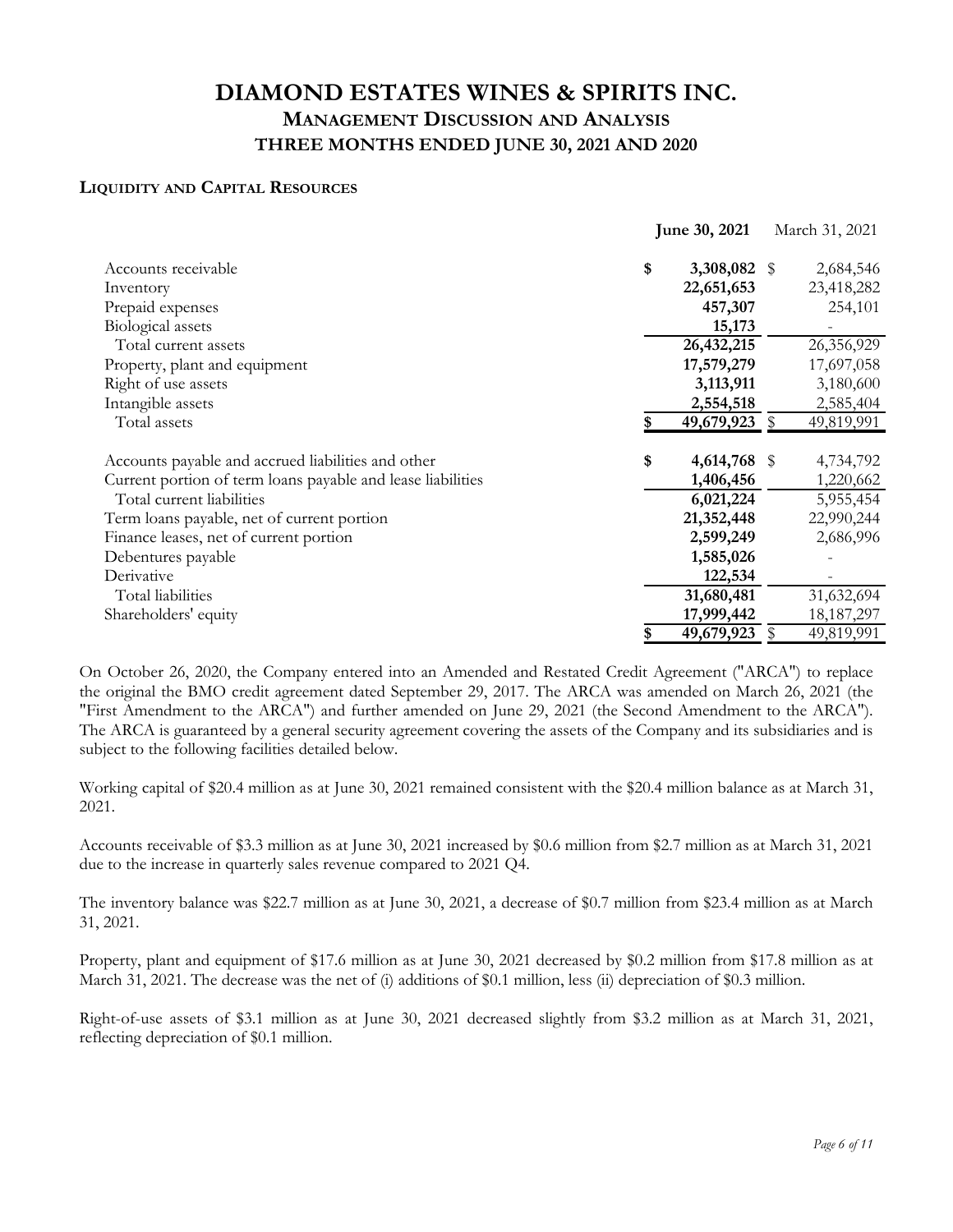Accounts payable and accrued liabilities of \$4.6 million as at June 30, 2021 decreased nominally by \$0.1 million from \$4.7 million as at March 31, 2021.

The BMO credit facilities are governed under the terms of the ARCA and include the new BCAP term loan *(see discussion below)*, an existing non-revolving term loan, a revolving operating line, the total of which was \$22.4 million as at June 30, 2021, a decrease of \$1.4 million from \$23.8 million as at March 31, 2021. The existing term loan balance declined by \$0.1 million to \$8.5 million as a result of quarterly scheduled repayments, while the operating line balance decreased by \$1.3 million to \$12.6 million, mostly from application of the proceeds from the debenture payable (*see discussion below*).

On June 10, 2021, the Company completed a non-brokered private placement of \$1.83 million of 10.0% unsecured convertible debentures of the Company with certain insiders of the Company, including Lassonde and Oakwest Corporation Limited. The interest accrues on the principal outstanding under the debentures until such principal is repaid or converted. The debentures will mature on July 2, 2023, and are convertible at the holder's option from the date of issuance until the maturity date at a conversion price of \$0.185 (*for further details, please refer to note 9 of the unaudited interim condensed consolidated financial statements for Q1 2022*).

The Company's debt to equity ratio increased slightly to 1.50:1 as at June 30, 2021 from 1.48:1 as at March 31, 2021, where debt is defined as total liabilities less accounts payable and accrued liabilities, and equity is defined as shareholders' equity. This increase is due to the net of the debentures proceeds and the portion used to pay down the Company's operating line.

### **CAPITALIZATION**

The Company has common shares and other equity instruments outstanding at each reporting date as follows:

|                          | <b>June 30, 2021</b> | March 31,<br>2021 | Change in<br>period |
|--------------------------|----------------------|-------------------|---------------------|
| Common shares            | 200,005,566          | 200,005,566       | -                   |
| Stock options            | 15,600,000           | 15,100,000        | 500,000             |
| Deferred share units     | 2,817,325            | 2,647,637         | 169,688             |
| Warrants                 | 750,000              | 750,000           |                     |
| Total equity instruments | 219,172,891          | 218,503,203       | 669,688             |

The changes to the Company's overall capitalization during Q1 2022 include the following:

#### **Common shares**

The Company did not issue any common shares during Q1 2022.

#### **Stock options**

On May 17, 2021, the Board of Directors authorized the issuance of 500,000 stock options to a key member of management. The options are exercisable at \$0.20 each, have a term of 5 years, and vest as to 25% per year on each anniversary date over the next 4 years.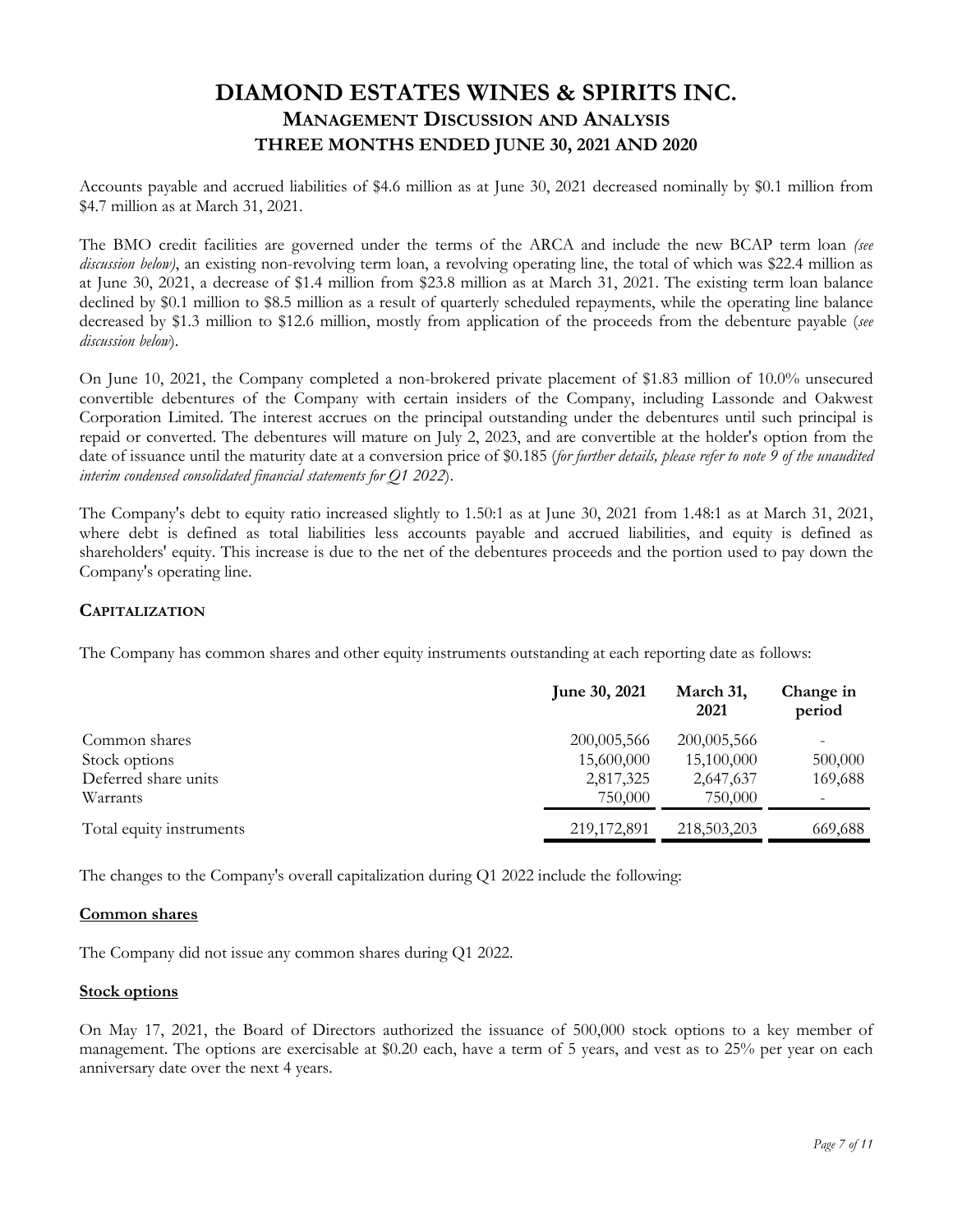#### **Deferred share units**

On May 17, 2021, the Company issued an aggregate of 169,688 DSUs in settlement of \$33,938 of deferred directors' compensation.

### **NON-IFRS FINANCIAL MEASURES**

Management uses net loss and comprehensive loss as presented in the unaudited interim condensed consolidated statements of net loss and comprehensive loss as well as "gross margin", "EBITDA" and "Adjusted EBITDA" as a measure to assess performance of the Company. The Company defines "gross margin" as gross profit excluding depreciation. EBITDA and "Adjusted EBITDA" are other financial measures and are reconciled to net loss and comprehensive loss below under "Results of Operations".

EBITDA and Adjusted EBITDA are supplemental financial measures to further assist readers in assessing the Company's ability to generate income from operations before considering the Company's financing decisions, depreciation of property, plant and equipment and amortization of intangible assets. EBITDA comprises gross margin less operating costs before financial expenses, depreciation and amortization, non-cash expenses such as share-based compensation, one-time and other unusual items, and income tax. Adjusted EBITDA comprises EBITDA before nonrecurring expenses such as severance, restructuring costs, one-time financing charges, acquisition costs, cost of sales adjustments related to inventory acquired in business combinations and other non-recurring adjustments. Gross margin is defined as gross profit excluding depreciation on property, plant and equipment used in production. Operating expenses exclude interest, depreciation on property, plant and equipment used in selling and administration, and amortization of intangible assets.

EBITDA does not represent the actual cash provided by the operating activities nor is it a recognized measure of financial performance under IFRS. Readers are cautioned that this measure should not be considered as a replacement for those as per the consolidated financial statements prepared under IFRS. The Company's definitions of this non-IFRS financial measure may differ from those used by other companies.

The Company calculates gross margin as follows:

|                                                 | Q1 2022<br>\$ | Q1 2021<br>\$ |
|-------------------------------------------------|---------------|---------------|
| Revenue                                         | 7,375,438     | 5,941,239     |
| Cost of sales                                   |               |               |
| Change in inventories of finished goods and raw |               |               |
| materials consumed                              | 4,287,629     | 3,231,640     |
| Depreciation                                    | 112,220       | 186,434       |
| Gross profit                                    | 2,975,589     | 2,523,165     |
| Exclude depreciation                            | 112,220       | 186,434       |
| Gross margin                                    | 3,087,809     | 2,709,599     |
| Gross margin (% of revenue)                     | 41.9%         | 45.6%         |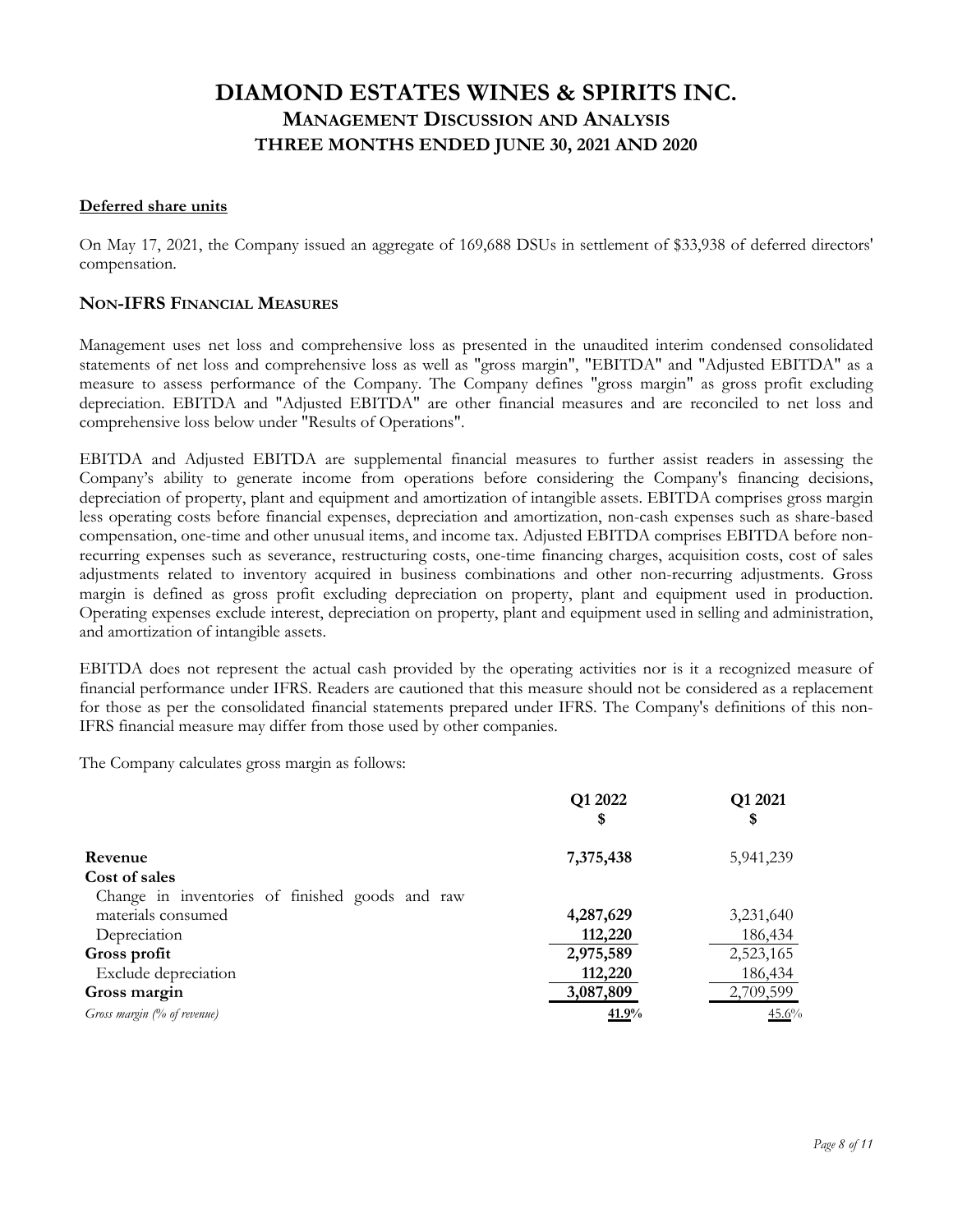The Company calculates EBITDA and Adjusted EBITDA as follows:

|                                            | Q1 2022<br>\$ | Q1 2021<br>\$ |
|--------------------------------------------|---------------|---------------|
| Net loss for period                        | (354, 092)    | (362, 320)    |
| Interest                                   | 263,753       | 210,230       |
| Depreciation and amortization              | 338,865       | 415,986       |
| Share-based compensation                   | 166,237       | 18,841        |
| Financing costs                            | 30,047        | 75,994        |
| Gain on disposition of right-of-use assets | (18,972)      |               |
| Unrealized gain on embedded derivative     | (18, 534)     |               |
| <b>EBITDA</b>                              | 407,304       | 358,731       |
| Inventory adjustment                       |               | 147,984       |
| <b>Adjusted EBITDA</b>                     | 407,304       | 506,715       |

### **SUBSEQUENT EVENTS**

On August 5, 2021, the Company announced that it is finalizing definitive purchase agreements to acquire (i) all of the issued and outstanding securities of Equity Wine Group Inc., owners of the Creekside Estate Winery and Queenston Mile Vineyards, and (ii) the Shiny Apple craft cider brand from Stonechurch Vineyards and Winery Holdings. The purchase consideration is anticipated to total approximately \$14.1 million, including:

- Equity Wine Group: (i) \$1.5 million in cash, payable on closing, (ii) assumption of term and line-of-credit debt of approximately \$4.1 million, (iii) \$5.5 million in common shares of Diamond at a deemed price of \$0.18 per share, payable on closing, and (iv) 22,916,667 share purchase warrants (with an estimated value of \$0.5 million), each entitling the holder to acquire three quarters (3/4) of one common share of the Company at an exercise price of \$0.22 for a period of 36 months from their date of issuance
- Stonechurch: \$2.5 million payable in cash

The acquisitions are to be financed with a proposed best efforts private placement for total gross proceeds of up to approximately \$8.5 million. The financing will consist of up to 47,223,000 units at \$0.18 per unit, with each unit consisting of one common share and three-quarters **(¾)** of one common share purchase warrant, exercisable at \$0.22 per common share for 36 months following the closing of the financing.

Completion of the acquisitions will be subject to Diamond closing of the financing noted above, execution of definitive agreements and customary closing conditions, including the approval of the TSX Venture Exchange (the "TSXV") and Bank of Montreal.

On August 26, 2021, the Board of Directors approved the issuance of (i) 146,873 DSUs valued at \$26,437; and, (ii) 750,000 stock options to certain employees with an exercise price of \$0.18 per share with a term of five years, vesting evenly on each anniversary date over four years.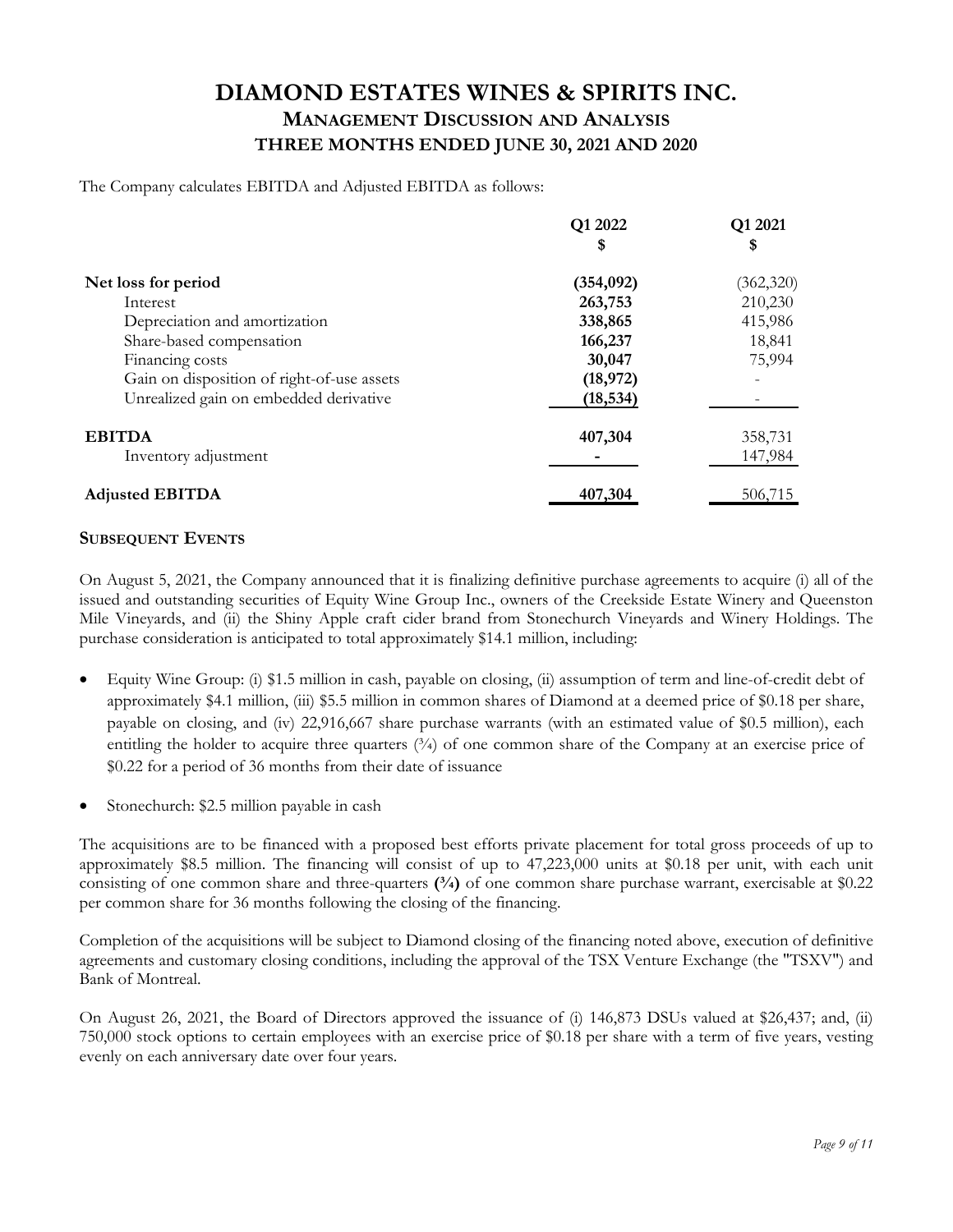### **STRATEGIC OUTLOOK AND DIRECTION**

Diamond is committed to building enduring, high quality beverage alcohol brands that enhance life enjoyment in a socially responsible manner. The Company believes in the development of leading brands that recognize consumers' interests in wine, beer and ready-to-drink beverages and spirits, while addressing their desire to explore the many of the Company's exciting offerings. The Company has also added low alcohol and no-alcohol beer and wine suppliers to its portfolio, as consumer interest and demand in those categories is growing. Vertically integrated, Diamond combines modern and efficient production facilities for its Niagara and B.C wines with a national marketing agency for its broad portfolio of leading international wines and spirits. The Company is well positioned to add to its throughput of wine production and leverage its national sales force to drive growth from existing brands and support new brands secured by the agency without material change to its cost structure. In addition to this, the Company's partnership with Lassonde Industries Inc. has enabled the Company to pursue its growth strategies, and access to a reputable national sales team that can build and expand the Company's market share in grocery stores across Canada.

Over the past 18 months, the COVID-19 pandemic continues to have a material impact on the global economy, the scale and duration of which remains uncertain. To date, there has been significant volatility in foreign exchange rates, restrictions on the conduct of businesses, including travel restrictions and supply chain disruptions.

These changes have had direct impacts on the Company's business, reducing sales from winery retail (including fewer international visitors), on-premise licensee business, contracts and export channels. The loss of business in those channels has been partially compensated for by increased sales from grocery retail, online, direct delivery and curbside pickups.

In order to adapt to this new reality, the Company's retail operations have changed with the introduction of physical distancing, reduced density and a modified shopping experience in all retail locations. This includes touchless retail, limited product tastings and greater use of external physical resources (patios, event canopies and outdoor venues).

The Company is seeing a rebound in revenue as the COVID-19 restrictions ease across the country, particularly in Ontario. As the proportion of the population fully vaccinated increases and as physical distancing is relaxed, social bubbles are expanded, and restaurants and bars are fully reopened, sales through our direct delivery on-premise channels are rebounding. Depending on the duration and extent of future waves of the pandemic, the Company's results of operations, cash flows and financial position could continue to be materially impacted.

The retail modernization of the sale of beverage alcohol in Ontario continues to be a high priority for the provincial government. To date, the government has issued 450 beer licenses and 227 wine licenses to Ontario grocers and has reiterated its commitment to allowing the sale of beer and wine in grocery, big-box and convenience stores during their current mandate. The current focus of the government on managing the issues related to COVID-19 pandemic and opposition from the incumbent Brewer's Retail organization has slowed the expansion of the government's plans.

The Company firmly believes that the export market for Canadian wines will return to more normal volumes and growth as the COVID-19 pandemic subsides worldwide. Interest in and appreciation of Canadian Icewine and table wines remains high. The company continues to successfully expand distribution into new jurisdictions including Russia, Finland, USA, Thailand, Singapore, Vietnam and Taiwan.